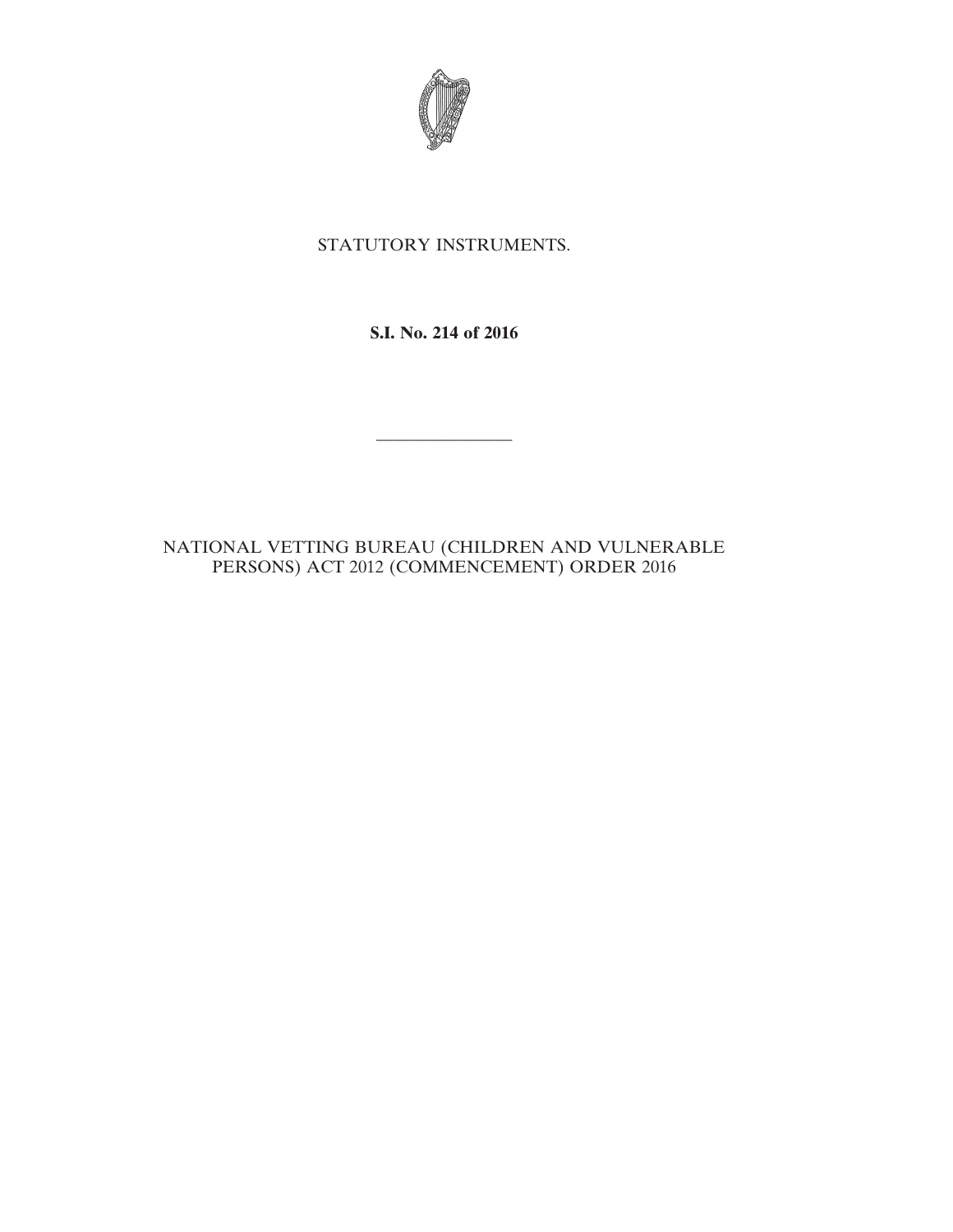## NATIONAL VETTING BUREAU (CHILDREN AND VULNERABLE PERSONS) ACT 2012 (COMMENCEMENT) ORDER 2016

The Minister for Justice and Equality, in exercise of the powers conferred on her by section 1(2) of the National Vetting Bureau (Children and Vulnerable Persons) Act 2012 (No. 47 of 2012), hereby orders as follows:

1. This Order may be cited as the National Vetting Bureau (Children and Vulnerable Persons) Act 2012 (Commencement) Order 2016.

2. The 29th day of April 2016 is appointed as the day on which the National Vetting Bureau (Children and Vulnerable Persons) Act 2012 (No. 47 of 2012), other than section 20, comes into operation.



GIVEN under the Official Seal of the Minister for Justice and Equality, 26 April 2016.

FRANCES FITZGERALD, Minister for Justice and Equality.

*Notice of the making of this Statutory Instrument was published in "Iris Oifigiúil" of* 3*rd May*, 2016.